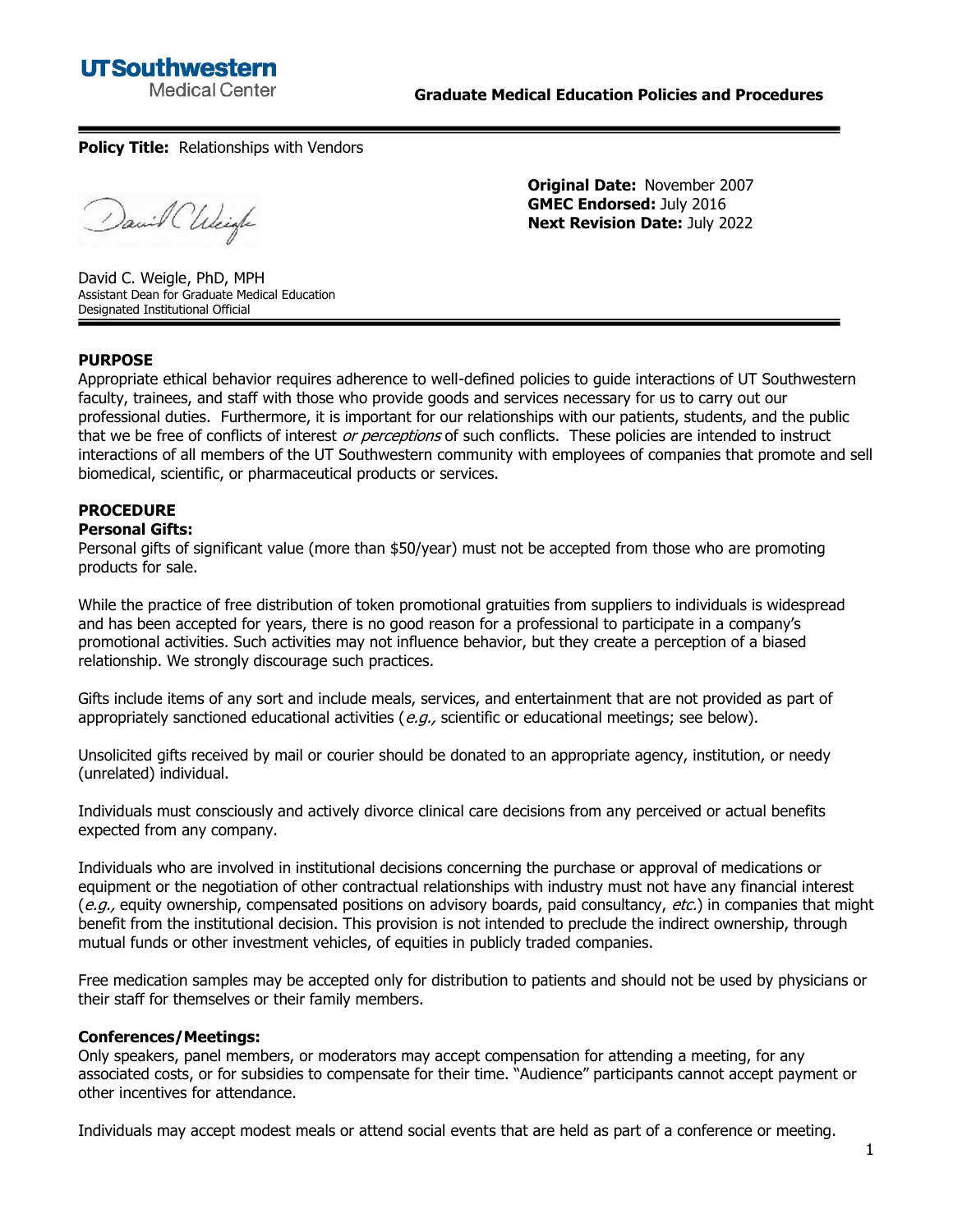**UTSouthwestern Medical Center** 

## **Graduate Medical Education Policies and Procedures**

Consultants who provide genuine services may receive reasonable compensation and accept reimbursement for reasonable travel, lodging, and meal expenses. A token consulting arrangement should not be used as an excuse to accept what amounts to a gift if the consulting agreement is not genuine.

If companies support travel to evaluate equipment for prospective acquisition by UT Southwestern, the request for such support (economy class) should be part of the RFP and all companies should be treated equally.

### **Site Access:**

Vendors may make an appointment to meet with faculty or staff in private offices or laboratories on a per-visit basis or as a standing appointment.

Vendors may not promote products in public areas, inpatient or outpatient care units, clinics, etc.

Vendors are specifically prohibited from directly contacting students, residents, and postdoctoral fellows for the purpose of promoting professional products or for distributing materials of any type. This policy specifically prohibits the provision of free beverages or meals, tickets to entertainment and sporting events, or other types of social functions.

Vendors who desire to provide educational material to members of the aforementioned groups must contact the appropriate training director. The training director will review all material for the accuracy and appropriateness of the educational content and will then make decisions about the proper forum for making the information available to the trainees.

Vendors are prohibited from entering patient care areas within the medical center for promotional purposes. This policy does not preclude vendors from working with faculty or designated staff in patient care areas for the purpose of evaluating or testing new technologies or services, setting up new equipment or devices already purchased, or similar activities associated with a contractually agreed to business purpose. Such services must be provided by appointment.

Scientific laboratories should establish a check-in procedure for all vendors. It is suggested that vendors wishing to visit laboratories sign in at the appropriate departmental office and that office staff remind them to comply with institutional policies re conflict of interest.

Appointments to obtain information about new medications in the formulary will normally be issued by the appropriate hospital pharmacy or by hospitals' Pharmaceutical and Therapeutics Committees.

#### **All personnel** of the company who employs a vendor who violates any of the aforementioned policies may be restricted from access to the UT Southwestern campus for a period of six months.

## **Provision of Scholarships and Other Educational Funds to Students and Trainees:**

Industry support of students and trainees through funding mechanisms such as scholarships, reimbursement of travel expenses, or other non-research funding in support of scholarship or training should be free of any actual or perceived conflict of interest, must be specifically for the purpose of education, and must comply with all of the following provisions:

- the department, center, program, or division selects the student or trainee.
- the funds are provided to the department, center, program, or division and not directly to student or trainee.
- the department, center, program, or division has determined that the funded conference or program has educational merit.
- the recipient is not subject to any implicit or explicit expectation of providing something in return for the support, *i.e.*, a "quid pro quo."